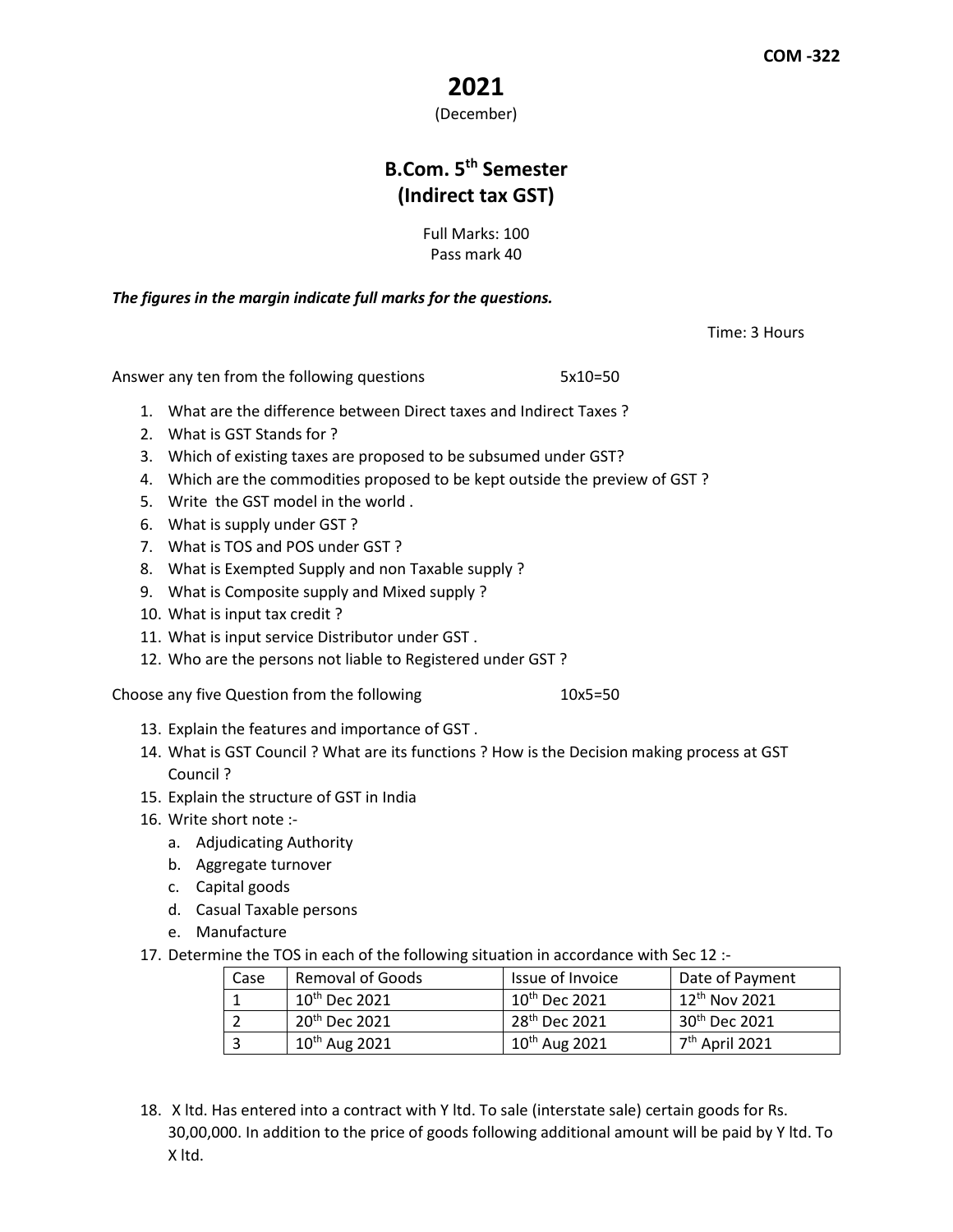Customize packing of goods Rs. 100,000 and Testing charges of Rs. 70,000. Y ltd incurred the transportation charges of Rs. 30,000 for bringing to goods. Local cess paid was Rs 20,000 IGST rate is 18% .

Compute value of Taxable supply and IGST .

- 19. M/S Money exchange ltd. Is an authorized money exchange based out of Kolkotta and is registered under FEMA 1999 , It enters into the following transactions of money exchange:
	- a. Sold US \$ 10000 @ IUS \$ =Rs 61
	- b. Purchase 1000 Euros @ EURO = Rs 70
	- c. Purchase 1000 GBP @ 1GBP = Rs. 99
	- d. Sold 50,000 units of currency ABC @ABC =Rs 15
	- e. RBI reference rate for the various currencies at the relevant time
		- $1USD$  \$ =Rs 60
		- 1EURO= Rs 71
		- 1 GBP= Rs 100
	- f. Sold 11300 USD \$ for 6800 GBP you are requested to calculate the value of Taxable supply of service and tax there on if all charges are exclusive of GST . Applicable GST rate is 18%

………………….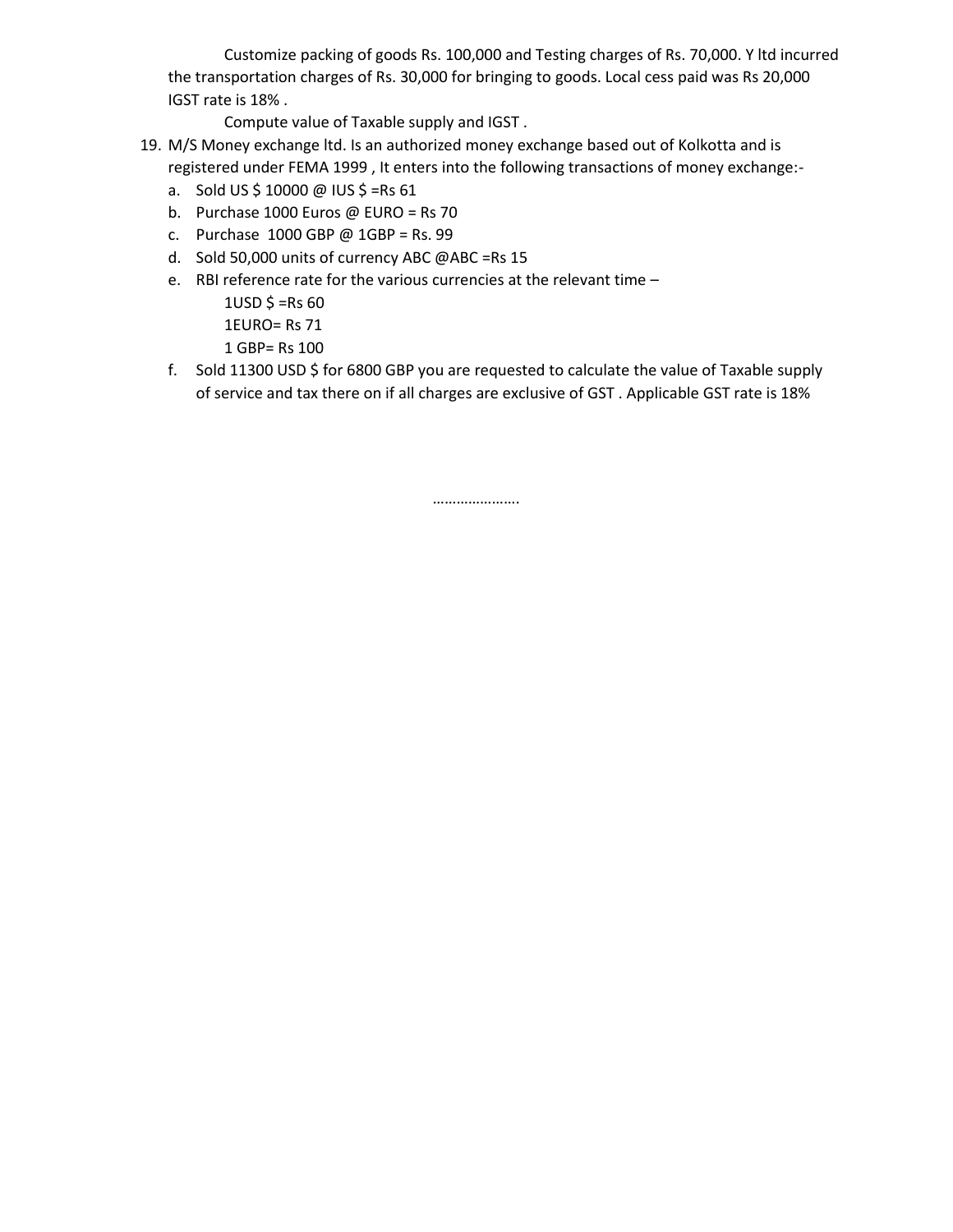## **2021**

(December)

## **B.Com. 5th Semester (Human Resource Management**)

Full Marks: 100

*The figures in the margin indicate full marks for the questions.*

Time: 3 Hours

#### **SECTION-A**

#### *Question Nos. 1-10 carry 5 marks each. (10x5=50 marks)*

- 1. Give the difference between personnel management and Human Resource Management.
- 2. Is Human Resource Management a profession? Explain.
- 3. What is the main objective of Human Resource Management.
- 4. What are the steps involved in employee selection.
- 5. Describe the characteristics of Human Resource Planning.
- 6. Distinguish between Recruitment and Selection.
- 7. Write a short note on Demotion and separation.
- 8. What are the qualities of a good personnel manager.
- 9. What is compensation and Bonus.
- 10. What is Job description?

#### *SECTION-B*

#### *Question Nos.11-19 carry 10 marks each*

#### *Answer any 5 Question from the following ( 10x5=50 marks)*

- 11. Explain the importance and need of Training Programmes.
- 12. What are the objectives of wage and salary Administration.
- 13. Write the advantages of Job-Evaluation.
- 14. What is the need and purposes of Transfers.
- 15. Define promotion? What are the purposes and advantages of promotion?
- 16. Describe the function involved in Human Resource Management (HRM).
- 17. Define Human Resource Management and Explain its nature.
- 18. Explain the piece, wage system of wage payment: Bring out its merit and de-merit.
- 19. What is performance appraisal? How can performance appraisal be made more effective?

#### …………………